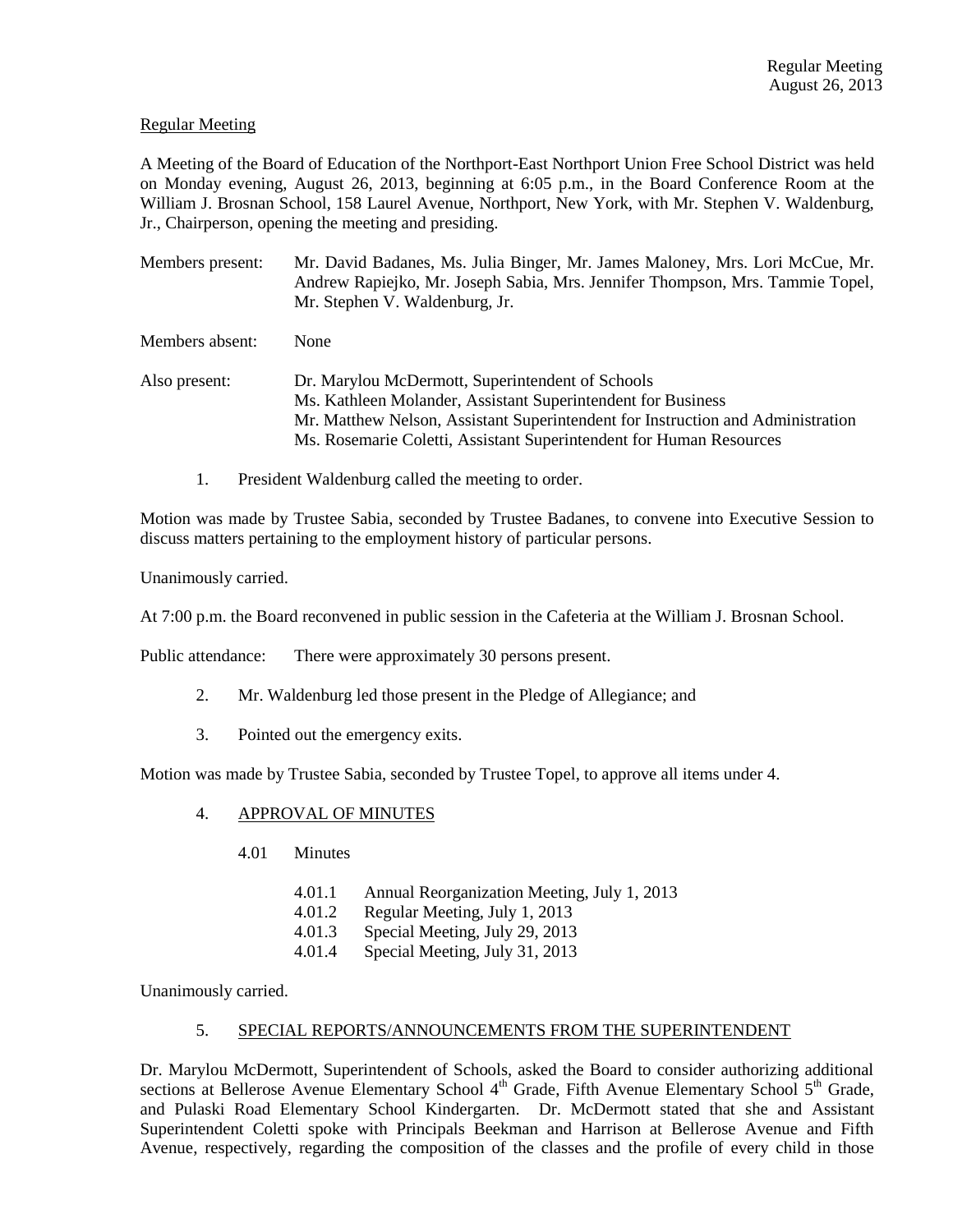classes. Assistant Superintendent Nelson spoke with Pulaski Road Principal Haubrich regarding the kindergarten classes. Dr. McDermott stated that after reviewing the class composition and student profiles she is recommending that the Board authorize these additional sections.

There was a discussion regarding contractual class size guidelines, hiring of teachers, use of the budget line for contingency expenses to hire the additional teachers, the number of sections in prior years, and the composition of classes.

Motion was made by Trustee Badanes, seconded by Trustee Thompson, to accept the Superintendent's recommendation to add one section to the  $5<sup>th</sup>$  Grade at Fifth Avenue Elementary School, on section to the 4<sup>th</sup> Grade at Bellerose Avenue Elementary School, and one section (1/2 teaching position) to Kindergarten at Pulaski Road Elementary School.

Vote on Trustee Badanes motion was as follows:

YES: Mr. Badanes, Ms. Binger, Mr. Maloney, Mrs. McCue, Mr. Rapiejko, Mrs. Thompson, Mrs. Topel, Mr. Waldenburg ABSTAIN: Mr. Sabia

Motion passed.

5.01 2012-2013 Proficiency Rates by District, WS BOCES and State in Grades 3-8.

Mr. Matthew Nelson, Assistant Superintendent for Instruction and Administration presented an Overview of the 2012-2013 Proficiency Rates for the State, Western Suffolk BOCES and the District for Students in Grades 308. Mr. Nelson noted the NYSED official position regarding the tests from Commission of Education John B. King, Jr. and Board of Regents Chancellor Merryl H. Tisch. Commissioner King stated that the results do not reflect a decrease in performance for schools or students. The new assessments are a better, more accurate tool for educators, students, and parents as they work together to address the rigorous demands of the Common Core and college and career readiness in the  $21<sup>st</sup>$  century. Chancellor Tisch stated that the scores reflect a new baseline and a new beginning. Mr. Nelson presented an overview of the statewide proficiency results, the Northport-East Northport ELA proficiency in grades 3-5 and 6-8, and the Northport-East Northport Math proficiency in grades 3-5 and 6-8. Mr. Nelson presented charts reflecting the Proficiency Rank/Change among the 18 component districts of Western Suffolk BOCES in ELA and Math.

Mr. Nelson noted the areas to investigate included Elementary Title I Schools (Dickinson and Pulaski) in English Language Arts for Grades 2-4, Grade 4 English Language Arts (District-wide), Grade 5 English Language Arts (Norwood and Pulaski), Grades 7-8 English Language Arts (East Northport Middle School) and Elementary Title I Schools (Dickinson and Pulaski) in Mathematics for Grades 2-3.

Assistant Superintendent Nelson reviewed the plans for development in 2013-2014 including guided reading resources and professional development K-6 (Continuum of Literacy/Common Core Standards); new common core mathematics series from Glencoe in 7-9, including print/electronic resources and professional development training; expansion of Fundations phonological awareness program in Title I schools; focused professional development for AIS mathematics staff; targeted turn-key training in use of Go Math and the Common Core; English Language Arts curriculum writing projects in K-8; and teacher improvement plans with specific corrective action where appropriate.

There was a brief discussion regarding Title I schools, criteria for AIS service recommendations, measuring test scores in the future, state report cards, common core and adaptations to testing, NWEA and state scores reconciliation, and differentiated learning the classroom.

5.02 For Information: Upcoming Meetings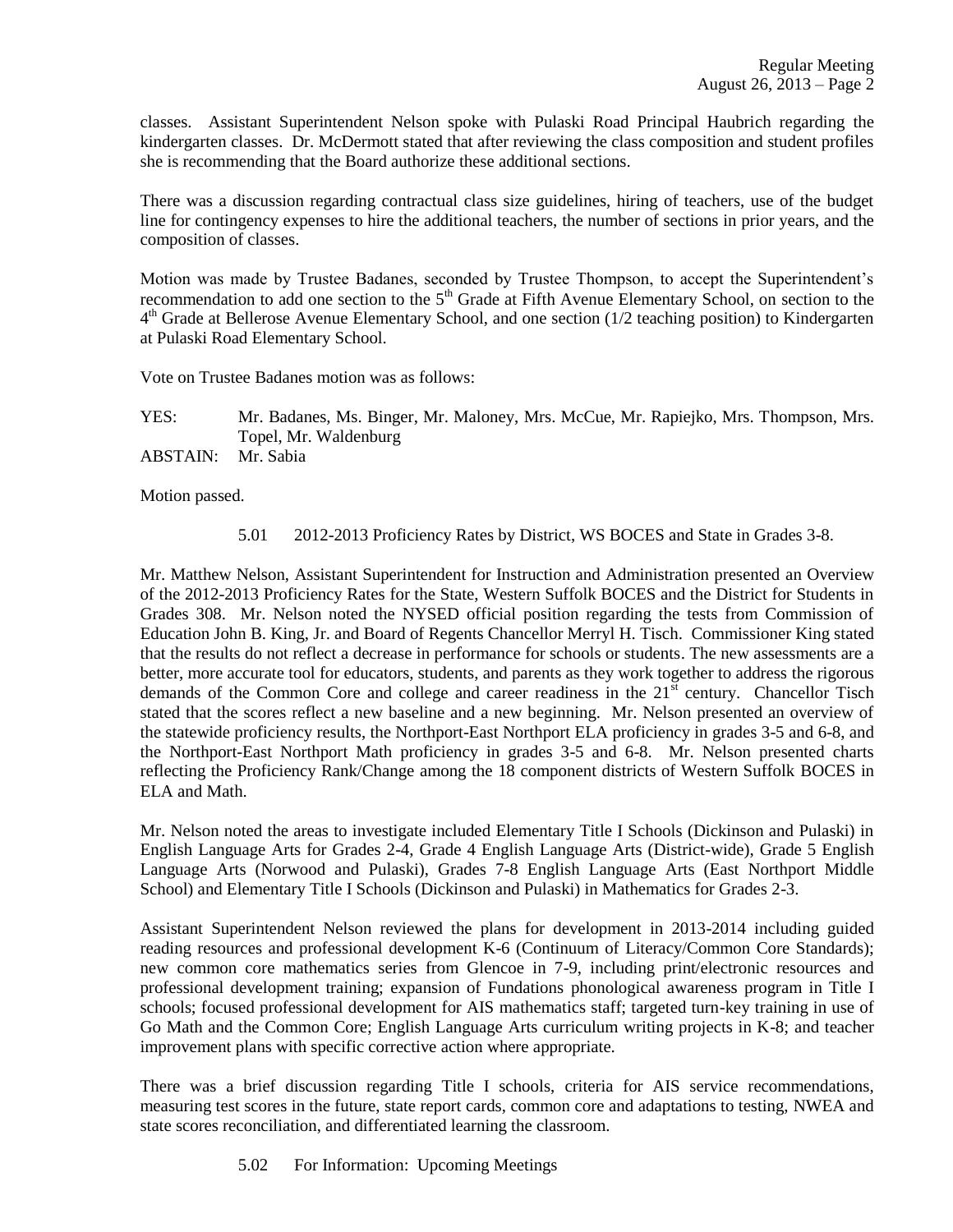President Waldenburg reviewed the upcoming Board meetings of September  $9<sup>th</sup>$ , September  $23<sup>rd</sup>$ , October 7<sup>th</sup> and October 21<sup>st</sup>. President Waldenburg announced that there will be an update regarding the LIPA lawsuit at the September  $9<sup>th</sup>$  meeting.

## 6. COMMUNICATIONS

6.01 There were no communications to the Board.

# 7. PUBLIC PARTICIPATION

| Name                   | Comment                                                                    |
|------------------------|----------------------------------------------------------------------------|
| <b>Brittney Cotela</b> | Asked the Board to consider allowing her child to enter kinder garten even |
| Parent                 | though her son's birthday is after the District's cutoff date.             |

President Waldenburg stated that it is Board policy that the cutoff date for entrance into kindergarten is December  $31<sup>st</sup>$  and the Board does not make any exceptions to the policy.

| Shawne Albero<br>Parent          | Thanked the Board for authorizing the additional section at Bellerose Avenue.                                                                                                         |
|----------------------------------|---------------------------------------------------------------------------------------------------------------------------------------------------------------------------------------|
| Christine Arthur<br>Parent       | Thanked the Board for authorizing the additional section at Bellerose Avenue.                                                                                                         |
| Coral and Craig Freas<br>Parents | Asked the Board to consider moving their daughter's bus stop back to 989 Fort<br>Salonga Road from the new corner stop at Norwood Road and Fort Salonga<br>Road due to safety issues. |

Superintendent McDermott stated that she will meet with Transportation Supervisor McGrane regarding the safety issues at the bus stop.

| Coral Freas | Stated that the current $5th$ grade class sizes at Norwood Avenue Elementary     |
|-------------|----------------------------------------------------------------------------------|
| Parent      | are high and asked how the teachers will be able to work without disruption      |
|             | and reach individual educational goals and ensure that the Norwood $5th$ graders |
|             | are as prepared as other district elementary $5th$ grades who will benefit from  |
|             | smaller class sizes this school year.                                            |

Dr. McDermott stated that the class sizes in the 5<sup>th</sup> grade at Norwood Avenue Elementary School are under the cap guidelines.

| Kelly Clark<br>Parent | Asked if the opening day class sizes will be presented at the next meeting.      |  |  |  |
|-----------------------|----------------------------------------------------------------------------------|--|--|--|
| Michele Tyska         | Stated her concern about the $5th$ grade class size at Norwood Avenue            |  |  |  |
| Parent                | <b>Elementary School</b>                                                         |  |  |  |
| Noah Levenstein       | Requested that the Board consider killing the LIPA deal stating that it is a low |  |  |  |
| Parent                | ball, hard sell and definitely not on the level.                                 |  |  |  |

President Waldenburg stated that Board Counsel will be at the September 9<sup>th</sup> meeting to give an update on LIPA.

| Dawn Russe | Asked if there was anything done to repair the sink hole at Fifth Avenue |
|------------|--------------------------------------------------------------------------|
| Parent     | Elementary School in the playground area.                                |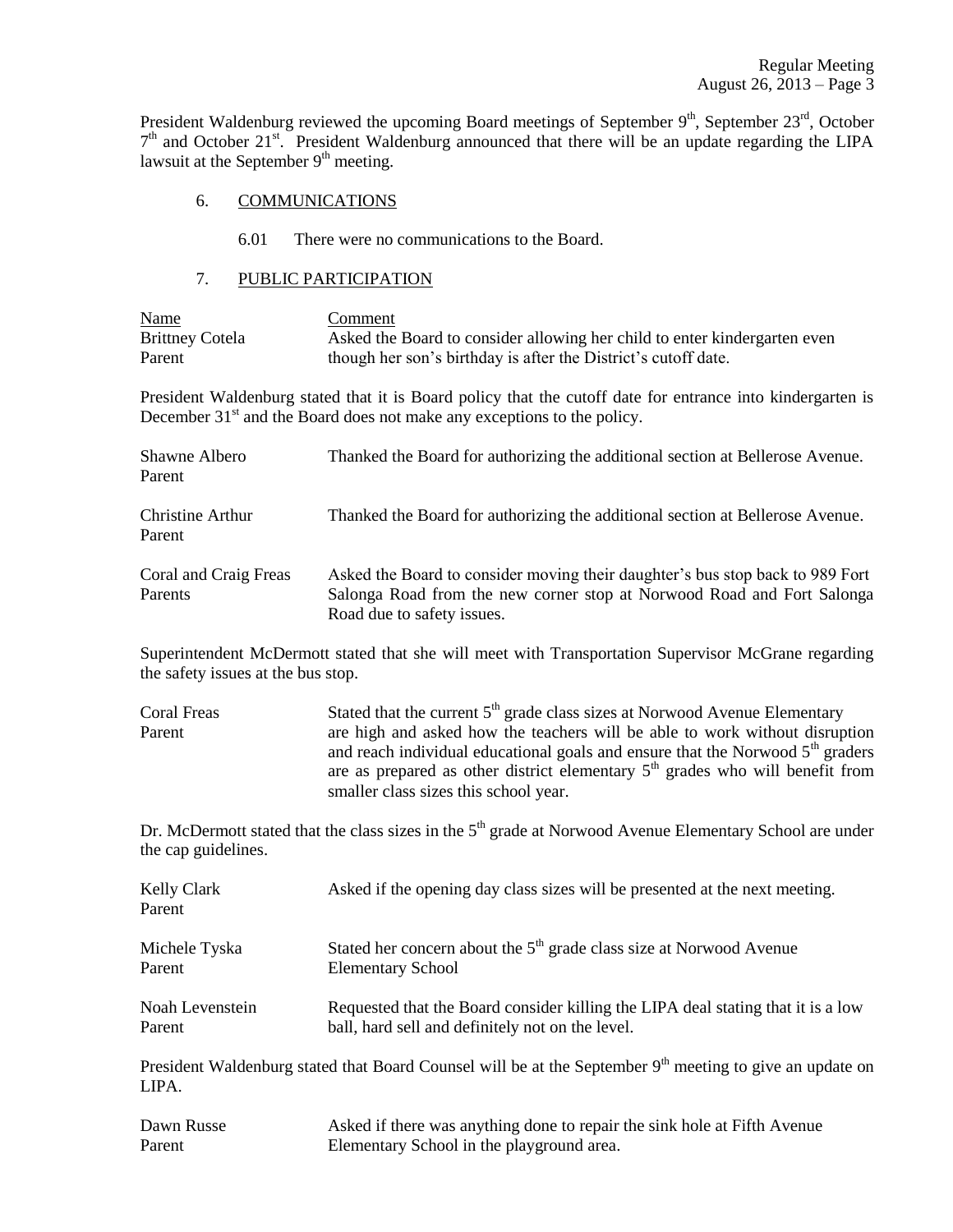Dr. McDermott stated she will speak with Superintendent of Buildings and Grounds Tony Resca regarding it.

Allison Noonan Presented a letter to the Board written by Comsewogue School District Parent Superintendent of Schools Joseph Rella to Senator Kenneth LaValle regarding the State Education Department released test scores for grades 3-8 ELA and Math tests administered last April.

At 9:15 p.m., motion was made by Trustee Thompson, seconded by Trustee Sabia, to reorder the agenda and bring forward item 11.01.

Unanimously carried.

## 11. UNFINISHED BUSINESS

11.01 Presentation on the Energy Performance Contract by Johnson Controls Inc. and ECG Engineering, P.C.

Ms. Kendra McQuilton, Director of Business Development for ECG Engineering, P.C., reviewed the Energy Performance Contracting Opportunity for the Northport-East Northport Union Free School District. Ms. McQuilton reviewed the Energy Performance Contracting Concept, the background of ECG Engineering, PC, and the activity to date on the Energy Performance Contract. Ms. McQuilton stated that the next steps are Board of Education approval of the scope, contract signing, design/submission to SED, SED approval, financing and beginning of construction.

Mr. Dan Haffel, Director of Business Development for Johnson Controls, presented the Energy Conservation Plan for the District. An overview of the project stated the annual district energy savings of \$651,553 (33%), project cost of \$12,965,659, Facility Improvement Measure of 16, payback period of 17.7 years and a savings guarantee of 100%. The energy conservation measures included upgrades to lighting and lighting controls, building envelope weatherization improvements, energy management system DDC upgrades, burner controls, unit ventilator refurbishment, and other measures such as steam traps, computer power management, water conservation, vending machine controllers, air conditioning compressor controllers, transformers replacements, refrigeration compressor controllers, refrigeration replacement, attic insulation at Ocean Avenue School, and DE stratification fans.

Mr. Haffel reviewed the cost and savings summary, the cash flow process, the qualifications of Johnson Controls, and the project timeline.

There was a brief discussion regarding the lighting, replacement of doors, and the energy management system.

Motion was made by Trustee McCue, seconded by Trustee Sabia, to authorize Ingerman Smith, LLP to review the Energy Performance Contract with Johnson Controls Inc. for Board approval.

Unanimously carried.

At 10:30 p.m., motion was made by Trustee Sabia, seconded by Trustee Maloney, to extend the meeting.

Unanimously carried.

Motion was made by Trustee Thompson, seconded by Trustee Badanes, to approve all items under 8. and 9., including Supplemental items 8.01.1 (Schedule A #39) and 9.37 (Type A lunch prices).

#### 8. SUPERINTENDENT'S REPORT, GENERAL – FOR BOARD ACTION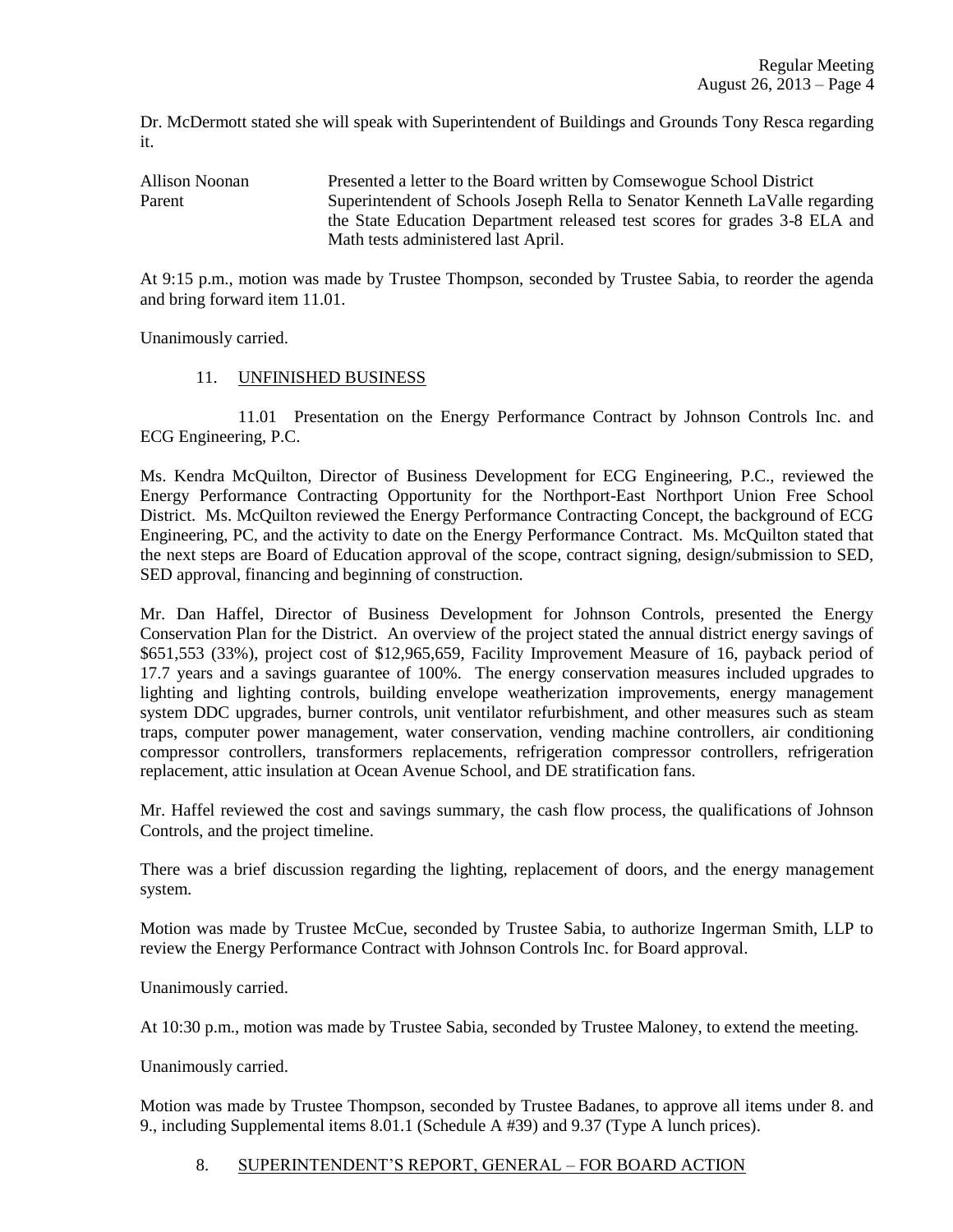8.01 Personnel Schedules, each dated August 26, 2013, and each attached and made part of the official minutes:

- 8.01.1 Schedule A Certified Staff (including Supplemental A #39)
- 8.01.2 Schedule B Non-Instructional Staff
- 8.01.3 Schedule D Extra Pay
- 8.01.4 Schedule J Committee on Special Education
- 8.02 Receiving for a second reading and adopting revisions to the following policy:
	- 8.0.1 Policy #5160 Student Attendance
- 8.03 Receiving and approving the Professional Development Plan Update for 2013-2014

## 9. SUPERINTENDENT'S REPORT, FINANCIAL – FOR BOARD ACTION

9.01 Taking specified action on the following BIDS:

## TRANSPORTATION:

9.01.1 AWARD: Transportation for District Students with Disabilities and District Students Attending Out of District Schools

| LONG-   |                      |                                 |  | ISLAND SCHOOL FOOD SERVICE DIRECTOR'S ASSOCIATION |
|---------|----------------------|---------------------------------|--|---------------------------------------------------|
|         | COOPERATIVE:         |                                 |  |                                                   |
| 9.01.2  |                      | <b>AWARD:</b> Direct Diversion  |  |                                                   |
|         |                      | 9.01.3 AWARD: Small Wares       |  |                                                   |
|         | 9.01.4 AWARD: Snacks |                                 |  |                                                   |
|         |                      | 9.01.5 AWARD: Grocery           |  |                                                   |
|         | 9.01.6 AWARD: Meat   |                                 |  |                                                   |
|         | 9.01.7 AWARD: Bread  |                                 |  |                                                   |
| 9.01.8  |                      | AWARD: Ice Cream                |  |                                                   |
|         | 9.01.9 AWARD: Bagels |                                 |  |                                                   |
| 9.01.10 |                      | <b>AWARD: Beverages</b>         |  |                                                   |
| 9.01.11 |                      | <b>AWARD:</b> Paper/Disposables |  |                                                   |
|         | 9.01.12 AWARD: Dairy |                                 |  |                                                   |
| 9.01.13 |                      | AWARD: Frozen Foods             |  |                                                   |

9.02 Declaring the attached list of equipment, owned by the School District that is no longer cost effective to repair, as surplus and sold.

- 9.03 Approving transfer of general fund appropriations in the 2013-2014 budget
- 9.04 Approving transfer of general fund appropriations in the 2012-2013 budget
- 9.05 Receiving the following donations to the District:

9.05.1 A stereo and audio records from Ms. Evelyn Herman, value estimated by the donor to be approximately \$700.00

9.05.2 \$10.00 from Paula and Krista Bowden to the David Trachtenberg Scholarship Fund 9.05.3 \$500.00 from Linda A. Gruhn to the Happy School Bus Scholarship Fund 9.05.4 \$100.00 from Daniel and Susan Torpey to the David Trachtenberg Memorial Scholarship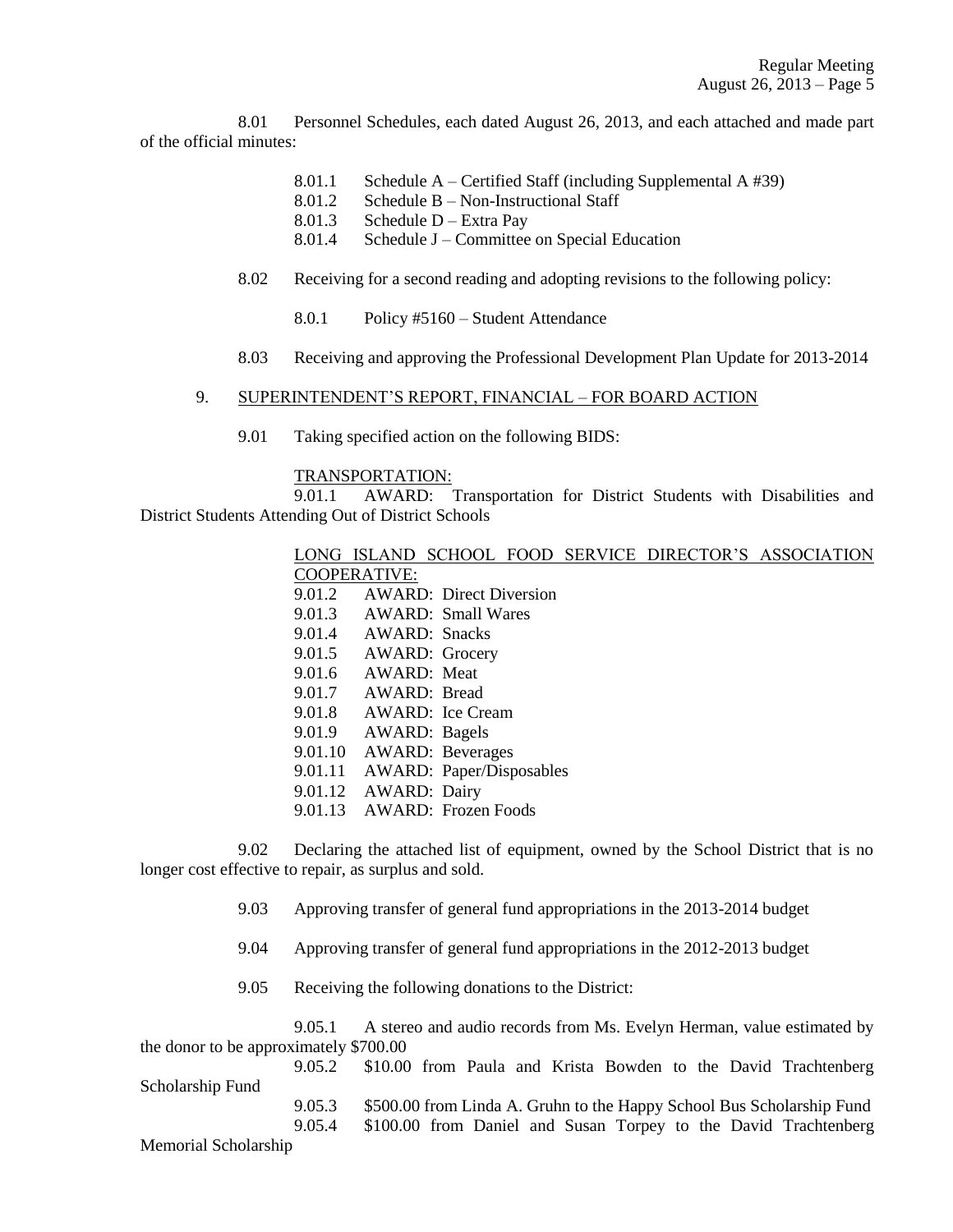9.06 Approving the following resolution:

"RESOLVED, that the Board of Education hereby approves an increase in the appropriation A5510.4650.00.7900 (Equipment Maintenance and Repair – Transportation) of the 2013-2014 budget by \$2,495.47 with the understanding that this increase in appropriations is the result of unanticipated expenses associated with the repair of District property.

RESOLVED, that the Board of Education hereby approves an increase in the revenue code A2680 (Insurance Recovery) of the 2013-2014 budget by \$2,495.47 with the understanding that this increase in revenue is the result of insurance proceeds."

9.07 Approving the following resolution:

"RESOLVED, that the Board of Education accept the donation of \$547.89 toward the purchase of classroom supplies for Norwood Avenue Elementary School and increase the 2013-2014 budget code A2110.5030.14.0200 by \$547.89 for this purpose.

RESOLVED, that the Board of Education hereby approves an increase in the revenue code A2705 of the 2013-2014 budget by \$547.89 with the understanding that this increase in revenue is the result of the Norwood Avenue Elementary School participation in the Stop and Shop A+ School Rewards Program."

9.08 Approving the following resolution:

"RESOLVED, that the Board of Education accept the donation of \$1,991.91 toward the purchase of supplies for Fifth Avenue Elementary School and increase the 2013-2014 budget code A2110.5030.12.0200 by \$1,991.91 for this purpose.

RESOLVED, that the Board of Education hereby approves an increase in the revenue code A2705 of the 2013-2014 budget by \$1,991.91 with the understanding that this increase in revenue is the result of the Fifth Avenue Elementary School participation in the Stop and Shop A+ School Rewards Program."

9.09 Approving the following resolution:

"RESOLVED, that the Board of Education accept the donation of \$490.12 toward the purchase of classroom supplies for Northport Middle School and increase the 2013-2014 budget code A2110.5030.23.0300 by \$490.12 for this purpose.

RESOLVED, that the Board of Education hereby approves an increase in the revenue code A2705 of the 2013-2014 budget by \$490.12 with the understanding that this increase in revenue is the result of the Northport Middle School participation in the Stop and Shop A+ School Rewards Program."

9.10 Approving the Western Suffolk BOCES AS-7 Final Contract of the 2012-2013 school year.

9.11 Approving the Northport-East Northport School District's participation in the Huntington Arts Council "Journey" Program for the 2013-2014 school year at an annual fee of \$5,600.00

9.12 Approving Nassau-Suffolk School Boards Association, Inc. 2013-2014 Annual Membership dues in the amount of \$3,750.00

9.13 Approving an Agreement between the Northport-East Northport Union Free School District and Community Programs of WJCS for tuition reimbursement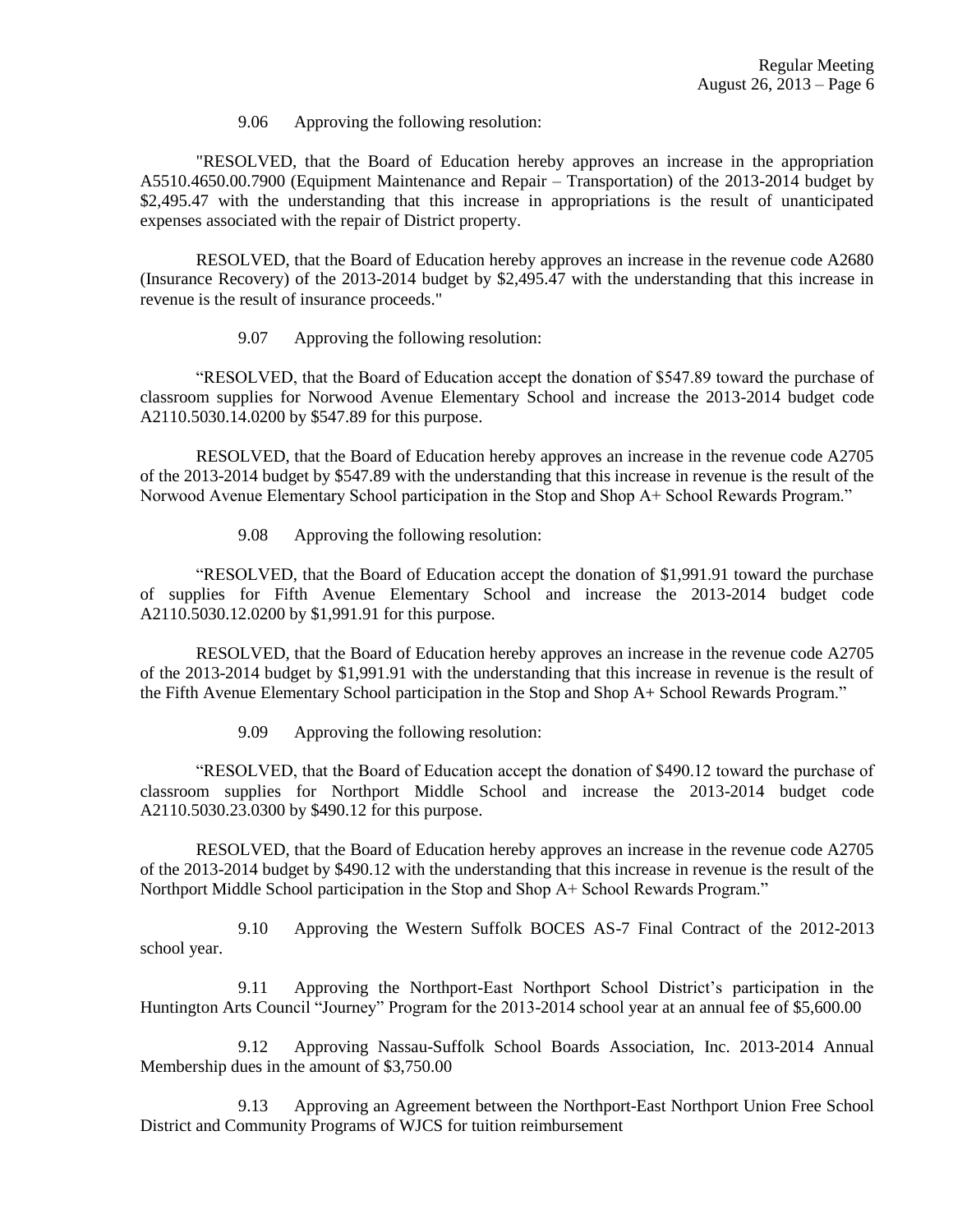9.14 Approving a 2013-2014 Public School Tuition Contract for Special Education Services between the Board of Education of the Commack Union Free School District and the Board of Education of the Northport-East Northport Union Free School District

9.15 Approving a Supplementary Education Services Agreement between the Northport-East Northport Union Free School District and Global Compliance Network, Inc.

9.16 Approving a Supplementary Education Services Agreement between the Northport-East Northport Union Free School District and Motivational Media Assemblies (ENMS)

9.17 Approving a 2013-2014 Agreement 4201 School between the Northport-East Northport Union Free School District and the Cleary School for the Deaf

9.18 Approving a 2013-2014 Agreement between the Northport-East Northport Union Free School District and NSSA/The Martin C. Barell School

9.19 Approving a 2013-2014 Agreement between the Northport-East Northport Union Free School District and Maryhaven

9.20 Approving a 2013-2014 Agreement between the Northport-East Northport Union Free School District and SCO Family of Services/Madonna Heights

9.21 Approving a 2013-2014 Agreement between the Northport-East Northport Union Free School District and The Summit School

9.22 Approving a 2013-2014 Agreement between the Huntington YMCA, a branch of YMCA of Long Island, and the Board of Education of the Northport-East Northport Union Free School **District** 

9.23 Approving the following resolution:

"WHEREAS, the Board of Education approved by resolution on March 4, 2013 an increase to the appropriation code A2110.4010.00.3209 by \$3,470.80; and,

WHEREAS, the Board of Education approved by resolution on March 4, 2013 an increase to revenue code A2705 by \$3,470.80; and,

WHEREAS, the funds were unspent during the 2012-2013 school year; and,

WHEREAS, the funds will be expended for the purpose intended during the 2013-2014 school year;

NOW, THEREFORE, BE IT RESOLVED, that the Board of Education hereby rescinds its acceptance of a donation on March 4, 2013 from FRIENNDS of Northport, Inc."

9.24 Approving the following resolution:

"BE IT RESOLVED, that the Board of Education hereby gratefully accepts a donation of \$3,470.80 from FRIENNDS of Northport, Inc. to be used to foster drug and alcohol awareness and prevention and thus further the work of the Community Drug & Alcohol Task Force and increase the 2013-2014 budget code A2110.4010.00.3209 by \$3,470.80 for this purpose.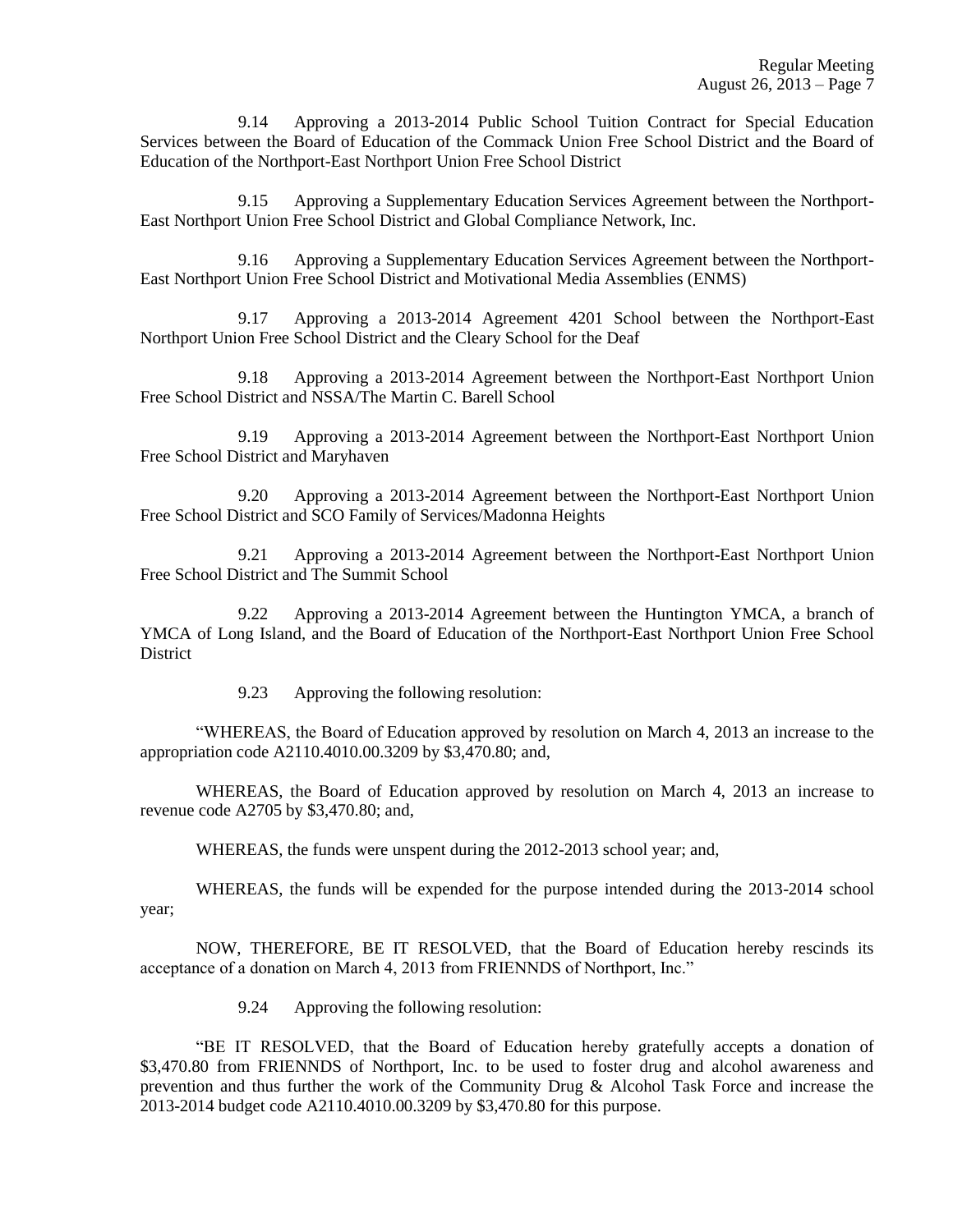BE IT FURTHER RESOLVED, that the Board of Education hereby approves an increase in the revenue code A2705 of the 2013-2014 budget by \$3,470.80 with the understanding that this increase in revenue is the result of a donation from FRIENNDS of Northport, Inc."

9.25 Approving the Treasurer's Report and Monthly Summary of Receipts and Disbursements:

9.25.1 Treasurer's Report for the period May 1, 2013 through May 31, 2013

9.25.2 Monthly Summary of Receipts and Disbursements for May 2013

9.26 Approving Schedule of Investments as of May 31, 2013

9.27 Approving Collateral Schedule for May 2013

9.28 Approving Bank Reconciliation Report for the Month Ended May 31, 2013

9.29 Approving the General Fund Projected Cash Flow Statement for the year ending 2012-2013, Actual Data July 1, 2012 – May 31, 2013, Estimated Data June 1, 2013 – June 30, 2013

9.30 Approving Monthly Revenue and Budget Status Report – School Lunch Fund for the month ending May 31, 2013

9.31 Approving Monthly Revenue and Budget Status Report – Special Aid Fund for the month ending May 31, 2013

9.32 Approving Monthly Revenue and Budget Status Report – General Fund for the month ending May 31, 2013

9.33 Approving Monthly Revenue and Budget Status Report – Capital Fund for the month ending May 31, 2013

9.34 Approving Claims Auditor's Report for Warrants and Schedule of Claims for payments dated:

May 2013 (Wire Transfer Report), May 3, 2013 (Payroll Trust & Agency Warrant), May 15, 2013 (Accounts Payable Warrant), May 17, 2013 (Payroll Trust & Agency Warrant), May 24, 2013 (Accounts Payable Warrant), May 31, 2013 (Accounts Payable Warrant), May 31, 2013 (Payroll Trust & Agency Warrant), May 2013 (Claims Audit Report)

9.35 Approving Claims Auditor's Report – Payroll Audit for the Payroll Distribution/Audit dated May 3, 2013 (FAS)

9.36 Approving School Lunch Profit and Loss Statement for the month ending May 31, 2013

9.37 Approving the Type A lunch prices for 2013-2014 at \$2.25 for elementary (grades K-5) and \$2.50 for secondary (grades 6-12)

Vote on Trustee Thompson's motion to approve all items under 8. and 9., including Supplemental items 8.01.1 (Schedule A #39) and 9.37 (Type A lunch prices) was unanimously carried.

#### 10. SUPERINTENDENT' REPORT – FOR INFORMATION ONLY